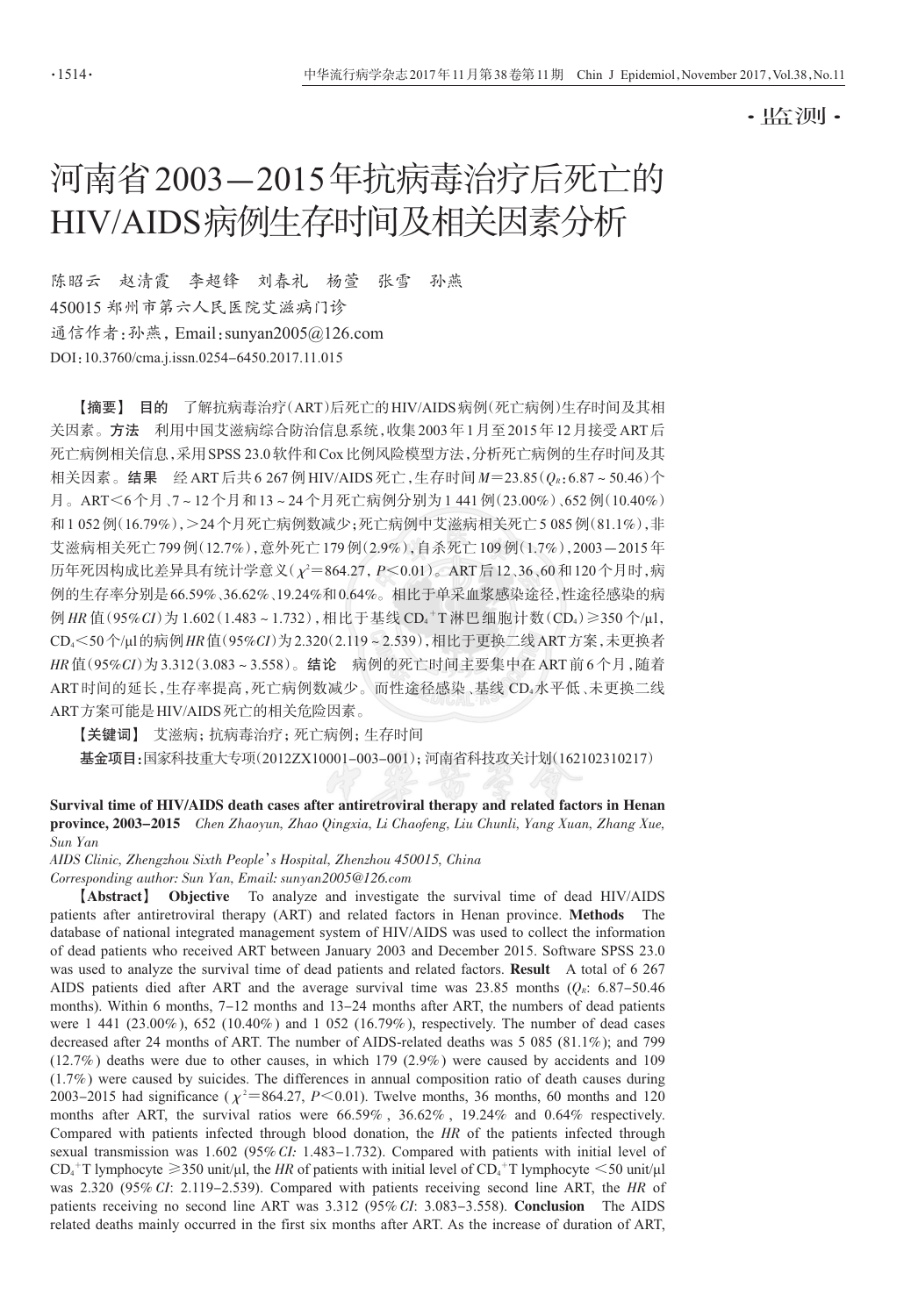the death rate decreased. Sexual transmission, low initial level of  $CD<sub>4</sub><sup>+</sup>T$  lymphocyte and receiving no second line ART were the risk factors for the deaths of HIV/AIDS patients.

[Key words] AIDS; Antiretroviral therapy; Death case; Survival time

Fund programs: National Science and Technology Major Project of Chian (2012ZX10001-

003-001); Science and Technology Research Program of Henan Province (162102310217)

抗病毒治疗(ART)被认为是目前有效控制艾滋 病病毒(HIV)复制的唯一方法,可以有效减少艾滋 病机会性感染和相关肿瘤的发生率[1]。2003年开 始,中国出台了艾滋病"四免一关怀"政策并在全国 推广,对需要接受ART的HIV感染者/艾滋病患者 (HIV/AIDS)免费提供ART,河南省对HIV/AIDS实 施了免费抗机会性感染治疗,有效降低了艾滋病患 者的死亡。但仍有部分HIV/AIDS接受ART后发生 了死亡,本研究对河南省2003-2015年接受ART后 死亡的HIV/AIDS(死亡病例)进行分析,了解死亡病 例生存时间及其相关因素,为进一步降低艾滋病患 者死亡提供参考。

## 对象与方法

1. 研究对象:接受ART后死亡的HIV/AIDS,年 龄≥15岁,ART基线资料齐全,按照《国家免费艾滋 病抗病毒药物治疗手册》[1]要求进行规范ART治疗, 排除 ART 当天登记死亡的病例。

2. 研究方法: 利用中国艾滋病综合防治信息系 统,收集2003年1月至2015年12月接受ART后死 亡病例的相关信息,包括人口学资料、ART基线信 息、病例死亡日期及死亡原因等。死亡病例判断以 当地抗病毒治疗机构随访病例登记的结果为依据, 死亡原因包括因机会性感染或免疫重建综合征导致 的艾滋病相关死亡,因高血压、糖尿病、心脑血管疾 病、非艾滋病相关肿瘤等导致的非艾滋病相关死亡, 或死于自杀、意外死亡等。死亡病例生存时间定义 为ART开始到死亡的时间,以月为单位,观察终点 截止2015年12月31日。

3. 研究内容:死亡病例的人口学特征, ART 后死 亡时间分布、死亡原因、生存时间及其影响因素 分析。

4. 统计学分析: 采用 SPSS 23.0 软件分析, 生存 时间呈偏态分布采用M和Q<sub>R</sub>描述,寿命表法估算病 例生存率, Cox 比例风险模型进行相关因素分析, P<0.05为差异有统计学意义。

#### 结 果

1. 一般情况:收集2003-2015年ART后死亡 病例 6 267例, 男性 3 835例(61.19%), 女性 2 432例 (38.81%);最小年龄15岁,最大96岁,平均54.65岁,其 中<40岁年龄组353例(5.63%),40~49岁1807例  $(28.83\%)$ , 50~59岁1967例 $(31.39\%)$ , 60~69岁 1 592 例 (25.40%), ≥70 岁 548 例 (8.74%); 已婚 5 354 例(85.43%),未婚/离异/丧偶913 例(14.57%); 中专以上文化程度419例(6.68%),初、高中1717例 (27.40%),小学及以下4131例(65.92%);农民5083例 (81.11%), 其他职业者1 184例(18.89%); HIV 感染 途径,单采血浆4200例(67.02%),输血传播901例 (14.38%),性传播897例(14.31%),其他途径传播  $269\ln(4.29\%)$ 。

2. 死亡时间分布:生存时间最短1d,最长 145.41 个月,  $M=23.85$  ( $Q_R$ : 6.87~50.46) 个月。 ART<6个月、7~12个月和13~24个月死亡病例分 别为1441例(23.00%)、652例(10.40%)和1052例 (16.79%),24个月后死亡病例数减少。

3. 死亡原因: 艾滋病相关死亡 5 085 例 (81.14%),非艾滋病相关死亡799例(12.75%),意外 死亡179例(2.87%),自杀死亡109例(1.74%),死亡 原因不确定95例(1.52%)。2003-2015年历年死亡 原因构成比差异有统计学意义 $(y^2=864.27, P\leq$  $(0.01)$ ,见表 $1<sub>o</sub>$ 

表1 2003-2015年河南省艾滋病抗病毒治疗后 死亡病例死因构成比(%)

| 年份   | 死亡<br>例数 | 死因构成比(%)    |              |      |      |      |  |
|------|----------|-------------|--------------|------|------|------|--|
|      |          | 艾滋病<br>相关疾病 | 非艾滋病<br>相关疾病 | 意外   | 自杀   | 不确定  |  |
| 2003 | 9        | 100.00      | 0.00         | 0.00 | 0.00 | 0.00 |  |
| 2004 | 68       | 97.06       | 1.47         | 1.47 | 0.00 | 0.00 |  |
| 2005 | 112      | 91.96       | 2.68         | 1.79 | 0.89 | 2.68 |  |
| 2006 | 382      | 88.74       | 3.14         | 2.88 | 2.09 | 3.14 |  |
| 2007 | 764      | 93.59       | 2.88         | 1.44 | 1.05 | 1.05 |  |
| 2008 | 829      | 92.52       | 3.50         | 1.21 | 1.93 | 0.84 |  |
| 2009 | 848      | 90.45       | 4.13         | 2.48 | 1.65 | 1.30 |  |
| 2010 | 525      | 83.81       | 9.33         | 2.67 | 2.29 | 1.90 |  |
| 2011 | 501      | 83.23       | 10.78        | 2.79 | 1.80 | 1.40 |  |
| 2012 | 519      | 78.81       | 15.80        | 2.12 | 1.73 | 1.54 |  |
| 2013 | 539      | 67.35       | 24.68        | 4.82 | 1.86 | 1.30 |  |
| 2014 | 579      | 64.25       | 27.98        | 4.84 | 1.90 | 1.04 |  |
| 2015 | 592      | 55.41       | 36.66        | 5.07 | 1.86 | 1.01 |  |
| 合计   | 6 2 6 7  | 81.14       | 12.75        | 2.87 | 1.74 | 1.52 |  |

4. 生存分析: 以12个月为观察时间单位, ART 后12、36、60和120个月, 病例累计生存率分别为 49.80%、26.82%、13.60%和0.30%。见表2。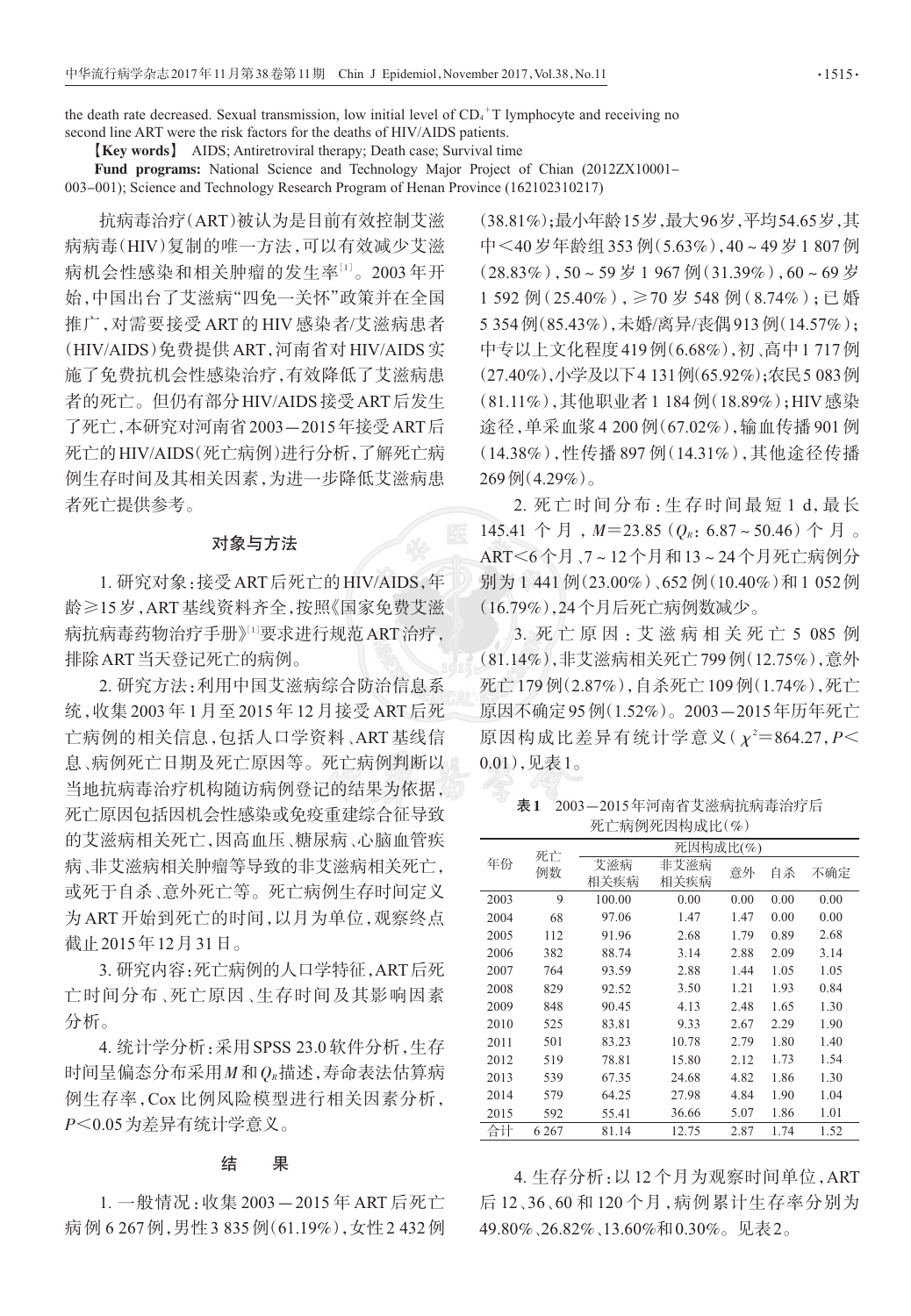表 2 2003-2015年河南省艾滋病抗病毒治疗后 死亡病例的累计生存率

| 治疗时间         | 病例      | 死亡      | 死亡率    | 生存率   | 累计生存率 |  |
|--------------|---------|---------|--------|-------|-------|--|
| (月)          | 数       | 例数      | (%)    | (%)   | (%)   |  |
| $\mathbf{0}$ | 6 2 6 7 | 2094    | 33.41  | 66.59 | 66.59 |  |
| 12           | 4 1 7 3 | 1 0 5 2 | 25.21  | 74.79 | 49.80 |  |
| 24           | 3 1 2 1 | 826     | 26.47  | 73.53 | 36.62 |  |
| 36           | 2 2 9 5 | 614     | 26.75  | 73.25 | 26.82 |  |
| 48           | 1681    | 475     | 28.26  | 71.74 | 19.24 |  |
| 60           | 1 2 0 6 | 354     | 29.35  | 70.65 | 13.60 |  |
| 72           | 852     | 264     | 30.99  | 69.01 | 9.38  |  |
| 84           | 588     | 272     | 46.26  | 53.74 | 5.04  |  |
| 96           | 316     | 187     | 59.18  | 40.82 | 2.06  |  |
| 108          | 129     | 89      | 68.99  | 31.01 | 0.64  |  |
| 120          | 40      | 21      | 52.50  | 47.50 | 0.30  |  |
| 132          | 19      | 17      | 89.47  | 10.53 | 0.03  |  |
| 144          | 2       | 2       | 100.00 | 0.00  | 0.00  |  |

5. 影响因素分析:单因素分析结果显示,病例生 存时间的影响因素包括感染途径、一线ART方案、 基线CD4水平、是否更换二线ART方案。多因素分 析的结果显示,病例生存时间的影响因素包括感染 途径、一线 ART 方案、基线 CD4水平、更换二线 ART 方案。见表3。

#### 计 论

2003-2015年河南省艾滋病患者 ART 后死亡 病例中,男性多于女性,病例81.11%为农民,以血液 传播为主(81.4%),提示艾滋病死亡主要集中在农村 地区既往采供血人群中。本次死亡病例的流行病学 特征与河南省早期报道的ART病例流行病学特征 及农村地区艾滋病流行特征基本一致[2],但本次死 亡病例的平均年龄(54.65岁)大于 ART 病例的平 均年龄(43.96岁)[3], 提示高年龄组病例更容易发生 死亡。年度报告死亡数由2003年的9例增加到 2015年的592例,2007-2009年高达800例以上,原 因是河南省2006年后实施扩大治疗政策,更多的 HIV/AIDS 接受 ART, 死亡病例也被及时、准确地统 计,并纳入中国艾滋病综合防治信息系统进行上报, 使得年度报告死亡数呈上升趋势,所以,死亡数的增

表3 2003-2015年河南省艾滋病抗病毒治疗(ART)后死亡病例生存时间的单因素和多因素分析

| 量                           | 死亡病例    | 生存时间(月)<br>$M(Q_R)$         | 单因素分析                     |       | 多因素分析                     |       |
|-----------------------------|---------|-----------------------------|---------------------------|-------|---------------------------|-------|
| 变                           |         |                             | HR值(95%CI)                | P值    | 调整 HR 值(95%CI)            | P值    |
| 性别                          |         |                             |                           |       |                           |       |
| 男                           | 3835    | $22.64(2.60 \sim 49.02)$    | $1.050(0.998 \sim 1.105)$ | 0.058 |                           |       |
| 女                           | 2 4 3 2 | $26.14(7.39 \sim 52.22)$    | 1.000                     |       |                           |       |
| 年龄组(岁)                      |         |                             |                           |       |                           |       |
| $<$ 40                      | 353     | $13.73(3.45 \approx 35.38)$ | $1.302(1.139 \sim 1.488)$ | 0.000 | $0.850(0.741 \sim 0.974)$ | 0.019 |
| $40 \sim$                   | 1807    | $20.27(4.86 \sim 43.86)$    | $1.069(0.971 \sim 1.176)$ | 0.172 | $1.012(0.917 \sim 1.116)$ | 0.819 |
| $50 -$                      | 1967    | $26.61(8.74 \sim 52.53)$    | $0.913(0.831 - 1.004)$    | 0.060 | $1.011(0.917 - 1.115)$    | 0.825 |
| $60 \sim$                   | 1 5 9 2 | $29.13(9.83 \sim 58.87)$    | $0.831(0.754 \sim 0.916)$ | 0.000 | $0.914(0.828 \sim 1.010)$ | 0.077 |
| $\geq 70$                   | 548     | $21.42(7.40 \sim 48.51)$    | 1.000                     |       | 1.000                     |       |
| 感染途径                        |         |                             |                           |       |                           |       |
| 单采血浆                        | 4 2 0 0 | $30.95(11.18 \sim 58.55)$   | 1.000                     |       | 1.000                     |       |
| 输血                          | 901     | $17.38(4.35 \sim 40.67)$    | $1.399(1.302 \sim 1.504)$ | 0.000 | $1.190(1.104 \sim 1.283)$ | 0.000 |
| 性传播                         | 897     | $10.32(2.58 \sim 27.86)$    | $1.956(1.818 \sim 2.104)$ | 0.000 | $1.602(1.483 \sim 1.732)$ | 0.000 |
| 其他                          | 269     | $11.04(2.61 \approx 23.80)$ | $2.197(1.940 \sim 2.488)$ | 0.000 | $1.771(1.553 \sim 2.019)$ | 0.000 |
| 一线 ART 方案                   |         |                             |                           |       |                           |       |
| D4T+3TC+EFV/NVP             | 2 1 9 9 | $24.77(6.18 \approx 53.75)$ | 1.000                     |       | 1.000                     |       |
| $AZT+3TC+EFV/NVP$           | 3 5 9 7 | $26.81(9.07 \sim 50.91)$    | $0.990(0.939 \sim 1.041)$ | 0.717 | $0.995(0.943 \sim 1.050)$ | 0.845 |
| TDF+3TC+EFV/NVP             | 331     | $6.18(1.87 \sim 14.13)$     | $3.147(2.769 \sim 3.542)$ | 0.000 | $2.185(1.934 \sim 2.469)$ | 0.000 |
| 其他ART方案                     | 140     | $27.38(5.42 \approx 69.94)$ | $0.844(0.711 \sim 1.001)$ | 0.052 | $1.882(1.573 \sim 2.252)$ | 0.000 |
| 基线 CD <sub>4</sub> 水平(个/μl) |         |                             |                           |       |                           |       |
| $<$ 50                      | 1557    | $8.74(2.38 \sim 26.40)$     | $2.592(2.371 \sim 2.833)$ | 0.000 | $2.320(2.119 \sim 2.539)$ | 0.000 |
| $50 \sim$                   | 2 5 5 0 | $25.07(8.31 \sim 48.57)$    | $1.514(1.394 \sim 1.644)$ | 0.000 | $1.484(1.366 \sim 1.612)$ | 0.000 |
| $200 \sim$                  | 1427    | $34.99(15.15 \sim 64.16)$   | $1.150(1.051 \sim 1.257)$ | 0.002 | $1.145(1.047 \sim 1.252)$ | 0.003 |
| $\geq 350$                  | 733     | $40.74(17.71 \sim 73.56)$   | 1.000                     |       | 1.000                     |       |
| 更换二线 ART 方案                 |         |                             |                           |       |                           |       |
| 是                           | 1 1 5 0 | $8.30(5.01 \sim 9.46)$      | 1.000                     |       | 1.000                     |       |
| 否                           | 5 1 1 7 | $2.63(1.03 \sim 5.79)$      | $3.290(3.075 \sim 3.521)$ | 0.000 | $3.312(3.083 \sim 3.558)$ | 0.000 |

注:一线ART方案:司他夫定(D4T)+拉米夫定(3TC)+奈韦拉平/依非韦伦(NVP/EFV),齐多夫定(AZT)+3TC+NVP/EFV,替诺福韦 (TDF)+3TC+NVP/EFV; 二线ART方案:D4T/AZT/TDF+3TC+洛匹那韦/利托那韦(LPV/r)/拉替拉韦(RAL)/茚地那韦(IDV)